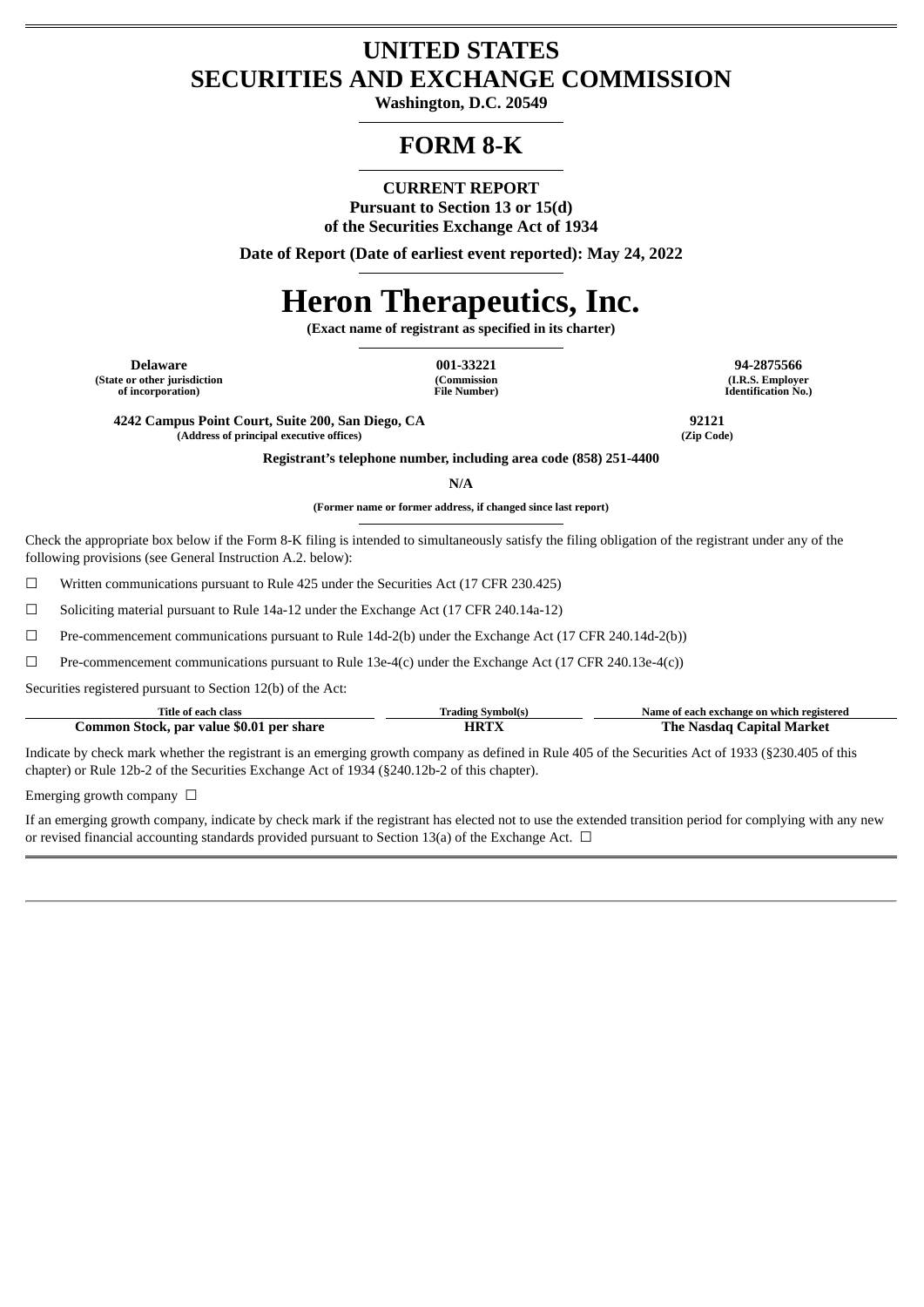#### **Item 5.07 Submission of Matters to a Vote of Security Holders.**

On May 24, 2022, Heron Therapeutics, Inc. (the "Company") held its 2022 Annual Meeting of Stockholders (the "Annual Meeting").

Six proposals were voted on at the Annual Meeting: (1) the election of seven director nominees: Barry Quart, Pharm.D., Stephen Davis, Sharmila Dissanaike, M.D., FACS, FCCM, Craig Johnson, Kimberly Manhard, Susan Rodriguez and Christian Waage, to serve until the 2023 Annual Meeting of Stockholders and until their successors are duly elected and qualified; (2) the ratification of the appointment of Withum Smith+Brown, PC as the Company's independent registered public accounting firm for the year ending December 31, 2022; (3) an advisory vote to approve compensation paid to the Company's Named Executive Officers during the year ended December 31, 2021; (4) an amendment to the Company's Certificate of Incorporation to increase the aggregate number of authorized shares of common stock by 100,000,000 from 150,000,000 to 250,000,000; (5) an amendment to the Company's 2007 Amended and Restated Equity Incentive Plan to increase the number of shares of common stock authorized for issuance thereunder from 27,800,000 to 30,700,000; and (6) an amendment to the Company's 1997 Employee Stock Purchase Plan, as amended, to increase the number of shares of common stock authorized for issuance thereunder from 975,000 to 1,825,000.

Only stockholders of record as of the close of business on April 14, 2022 (the "Record Date") were entitled to vote at the Annual Meeting. As of the Record Date, 102,278,372 shares of common stock of the Company were outstanding and entitled to vote at the Annual Meeting. At the Annual Meeting, 83,006,080 shares of common stock of the Company were represented in person and by proxy constituting a quorum for the Annual Meeting. As set forth below, all six proposals voted on at the Annual Meeting were approved by the stockholders entitled to vote thereon.

The votes with respect to each of the proposals are set forth below.

#### Election of seven director nominees to serve until the 2023 Annual Meeting of Stockholders and until their successors are duly elected and **qualified:**

|                          |              |            |         | <b>Broker</b> |
|--------------------------|--------------|------------|---------|---------------|
| Name of Director Nominee | For          | Against    | Abstain | Non-Votes     |
| Barry Quart, Pharm.D.    | 64,803,000   | 1,949,444  | 168.834 | 16,084,802    |
| Stephen Davis            | 46,492,183   | 20,210,336 | 218.759 | 16,084,802    |
| Sharmila Dissanaike      | 65,445,234   | 1,270,615  | 205,429 | 16,084,802    |
| Craig Johnson            | 60,745,794   | 5.971.085  | 204.399 | 16,084,802    |
| Kimberly Manhard         | 65,247,167   | 1,428,383  | 245,728 | 16,084,802    |
| Susan Rodriguez          | 65,387,518   | 1,318,207  | 215,553 | 16,084,802    |
| Christian Waage          | 62, 192, 232 | 4,476,922  | 252,124 | 16,084,802    |

Ratification of the appointment of Withum Smith+Brown, PC as the Company's independent registered public accounting firm for the year **ending December 31, 2022:**

| For                                            | gains | วรfair              | Non-Votes<br>Broker |
|------------------------------------------------|-------|---------------------|---------------------|
| 555 5c<br>O <sub>1</sub><br>$/ h \Delta$<br>n. |       | 295<br>$-2$<br>.502 |                     |

Advisory vote to approve compensation paid to the Company's Named Executive Officers during the year ended December 31, 2021:

| ⊦∩ו<br>∶∪⊥<br>___                | gains.              | Abstain              | Non-Votes<br>Broker |
|----------------------------------|---------------------|----------------------|---------------------|
| 10 <sub>1</sub><br>19.881<br>40. | 0.72.72<br>$\ldots$ | 187,524<br>__<br>___ | 16.084.802          |

Amendment to the Company's Certificate of Incorporation to increase the aggregate number of authorized shares of common stock by **100,000,000 from 150,000,000 to 250,000,000:**

| For            | Againsi | Abstair                  | Broker Non-Votes |
|----------------|---------|--------------------------|------------------|
| .683.898<br>ור | 187.789 | <b>34.303</b><br>.34.39. |                  |

Amendment to the Company's 2007 Amended and Restated Equity Incentive Plan to increase the number of shares of common stock authorized **for issuance thereunder from 27,800,000 to 30,700,000:**

| For                            | Againsi                | Abstain                       | Non-Votes<br>Broker |
|--------------------------------|------------------------|-------------------------------|---------------------|
| 207.50<br>⁄ I "<br>≺u.<br>,,,, | $1 - 1$<br>.380.<br>n. | $\lambda$<br>$\Lambda$<br>−⊤. | .084.802            |

Amendment to the Company's 1997 Employee Stock Purchase Plan, as amended, to increase the number of shares of common stock authorized **for issuance thereunder from 975,000 to 1,825,000:**

| For        | Against   | Abstain | <b>Broker Non-Votes</b> |
|------------|-----------|---------|-------------------------|
| 61,869,122 | 4,887,518 | 164,638 | 16,084,802              |
|            |           |         |                         |
|            |           | ж       |                         |